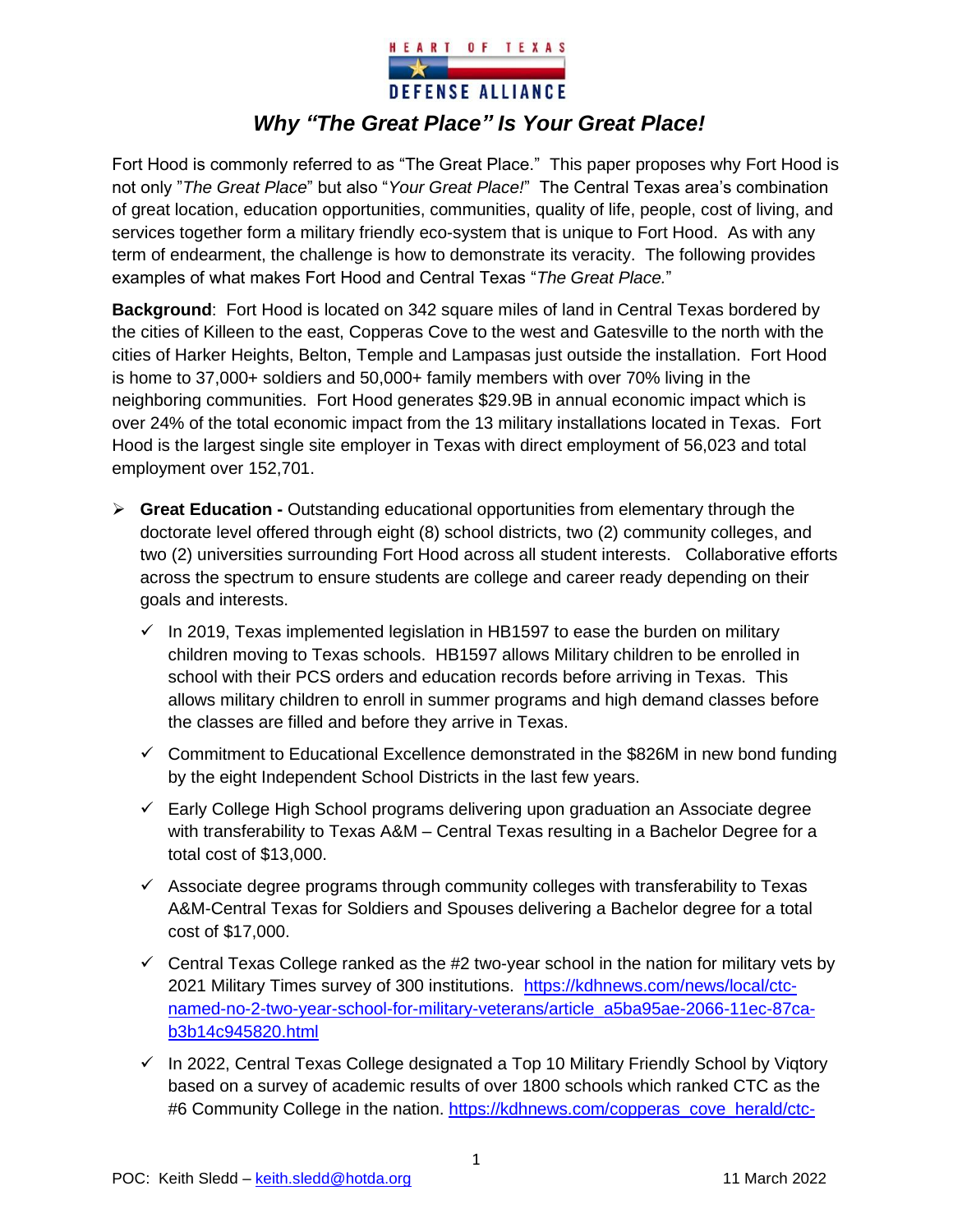

named-a-top-military-friendly-school/article\_21231d28-a0c4-11ec-8074- 2355915fcb92.html

- $\checkmark$  Texas provides in-state tuition rates for servicemembers and their family members assigned in Texas. https://statutes.capitol.texas.gov/Docs/ED/htm/ED.54.htm#54.241
- ✓ Community Colleges offering over 100 degrees and Professional Certifications with CTC ranked #85 of top 100 Community Colleges for Adults. https://washingtonmonthly.com/2019college-guide/adult-two-year
- $\checkmark$  Texas A&M-Central Texas is home to the best scanning electron microscopes in the the state and one of the top Solar/Photovoltaics researchers in the nation, Dr Taylor Harvey.
- ✓ Killeen ISD's Early College High School recognized as a model College and Career Readiness School by Educate Texas for its transformational, innovative, and evidenced based programs – one of only three selected in the state in 2019. http://kdhnews.com/news/education/early-college-high-school-among-state-schools-inspecial-tour/article\_603086f6-606f-11e9-8170-43d95e7d2d67.html
- $\checkmark$  Texas A&M-Central Texas recognized by US News & World Reports for online Master's Programs in the Top 100 in the nation. The Masters of Criminal Justice ranked #30, Masters of Business (non-MBA) #32, Masters of Business (MBA) #71, and Masters of Science in Business (non-MBA) #75 in the nation. https://kdhnews.com/news/education/a-m-central-texas-recognized-for-mastersprograms/article\_16ecbf5a-37d8-11ea-ae48-8f18eb44f4aa.html
- $\checkmark$  In 2022, Texas A&M-Central Texas University ranked in the top 25% in an Intelligent.com assessment of 704 programs in more than 2,900 universities across the US scored on five areas of program strength, student readiness, return on investment, cost and student engagement. Four (4) degree programs were ranked even higher: Online Masters in Criminal Justice Programs ranked #8, Online Bachelors in Aeronautics & Aviation Programs ranked #18, Online Criminal Justice Degree Programs ranked #29, and Online Human Resources Degree Programs ranked #34. https://kdhnews.com/news/education/a-m-central-texas-recognized-for-mastersprograms/article\_16ecbf5a-37d8-11ea-ae48-8f18eb44f4aa.html
- $\checkmark$  Opportunities for a variety of educational experiences in area schools. A few examples are:
	- ❖ Killeen ISD received a 2018 \$1M DODEA Grant and Copperas Cove ISD received a 2019 \$750K DODEA Grant to expand Science, Technology, Engineering, and Mathematics programs because of their large military student populations.
	- ❖ In 2019 Copperas Cove High School teams placed first in Medical Assisting at the International Competition for the Health Occupation Students of America and placed second in the World DECA competition. http://kdhnews.com/copperas\_cove\_herald/community/cove-student-named-hosaworld-champion/article\_7623ac80-9919-11e9-b82b-8bf160478035.html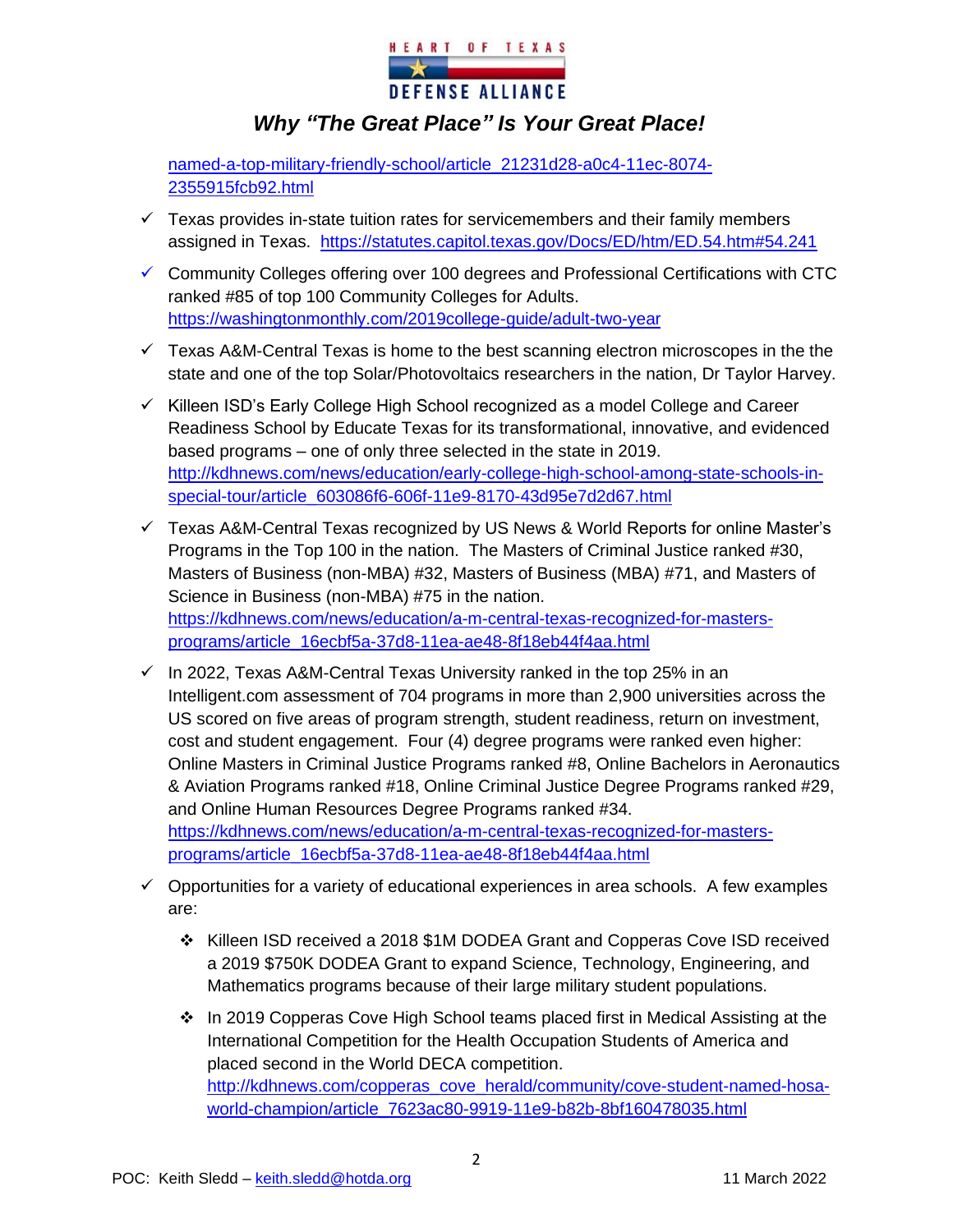

http://kdhnews.com/copperas\_cove\_herald/community/cchs-deca-students-placesecond-in-world-contest/article\_cd347b1a-83d6-11e9-aaf7-0312cc5644cc.html

- ❖ In 2019, Belton High School construction trades team placed first in the SkillsUSA TeamWorks national championship. http://www.tdtnews.com/news/article\_d94b9c88-7bfa-11e8-8c98- 5f13c7d6ed7d.html
- ➢ **Great Communities –** Diverse collection of military-friendly communities offering everything from city to country lifestyles. The Killeen-Temple-Fort Hood Metropolitan Statistical Area includes over 451,000 residents with one in three (1 in 3) residents (over 159,000) either an active duty servicemember, a retired servicemember, or a family member of either.
	- $\checkmark$  Common values with the community and our military families that echo the multi-cultural themes of diversity you find around the world in military service.
	- $\checkmark$  In 2019, US News and World Report ranked Killeen #5 of the Best Place to Live in Texas. https://realestate.usnews.com/real-estate/slideshows/the-best-places-to-live-intexas?slide=7
	- $\checkmark$  In 2019, Military Times ranked Killeen #21 of 234 medium-sized cities as Best for Vets: Places to Live. https://rebootcamp.militarytimes.com/transition/news/2018/09/10/bestfor-vets-places-to-live-2019/
	- $\checkmark$  In 2019, a Walton Foundation on the Most Dynamic Metropolitans ranked the Killeen-Temple-Fort Hood MSA #99 of 379 metropolitan areas. https://8ce82b94a8c4fdc3ea6db1d233e3bc3cb10858bea65ff05e18f2.ssl.cf2.rackcdn.com/3a/65/0ee1fa164ea2bda45cb ee8472368/hf-metro-rankings-final.pdf
	- $\checkmark$  In 2018, US News & World Report ranked Killeen in the top 125 best places to live in the USA. https://killeenchamber.com/killeen\_ranked\_in\_125\_best\_places\_to\_live\_in\_the\_usa
	- $\checkmark$  In 2018, the SmartAsset financial publication ranked Temple #25 of the top 190 Technology Cities. http://www.tdtnews.com/news/article\_9c060f12-fd95-11e8-9aac-8f0f09da1e8a.html
	- $\checkmark$  In 2018, the Urban Institute and CNN Money reported Killeen has the smallest racial homeownership gap in the USA. https://money.cnn.com/2018/04/17/news/economy/kileen-texashomeownership/index.html?section=money\_news\_economy&utm\_source=feedburner&u tm\_medium=feed&utm\_campaign=Feed%3A+rss%2Fmoney\_news\_economy+%28CNN Money%3A+Economy+News%29
- ➢ **Great Quality of Life –** affordable housing with low cost of living and ready access to healthcare, and recreation situated in the beautiful topography of Central Texas. Local access to a variety of recreation activities including two lakes, nearby rivers, and parks providing water recreation, fishing, hunting, hiking, cycling, and equine activities. Local and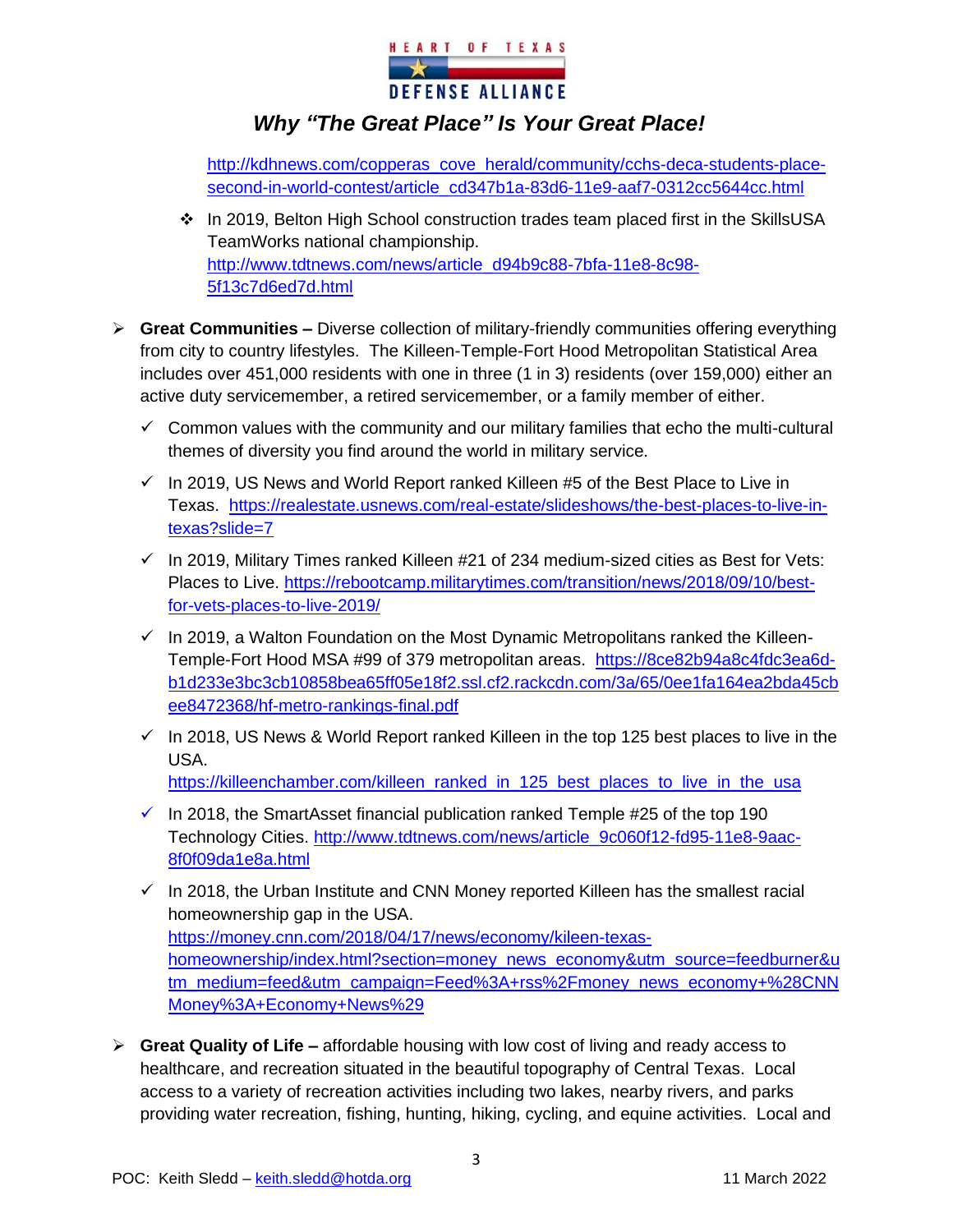

nearby nightlife offer outdoor and indoor music venues, theaters, wineries, pubs, restaurants, and family friendly events that celebrate historical, ethnic, and local events.

- $\checkmark$  Temple area ranks 26th in the US for lowest cost of living with a lower cost of living than 90% of the metropolitan areas in the US. http://www.tdtnews.com/news/article\_6b82de38-2ccf-11e9-8b28-b73dd6e30741.html
- $\checkmark$  In 2019, Killeen ranked #20 of 300 cities for the Best Places to Retire with Low Rent. https://finance.yahoo.com/news/great-places-retire-where-rent-090000183.html
- $\checkmark$  In 2019, Patch. Com Killeen ranked in the 125 Best Places to Live. https://patch.com/texas/across-tx/u-s-news-where-killeen-ranks-best-places-live
- ➢ **Great Location –** located in central Texas adjacent to IH-14 and IH-35 in the heart of the Texas Triangle (DFW-HOU-SA). The Texas Triangle contains 5 of the 15 largest cities in the US, 53 of 500 Fortune 500 companies, 77% of Texas economy, and 66% of Texas population – all within 200 miles of the Central Texas region. You can find anything you are looking for from outdoor recreation to symphonies to one of the fastest growing Tech industries all within easy reach.
	- $\checkmark$  Centrally located in the US with a strategic airfield, state of the art rail facility, easy access to Texas seaports, and nearly equidistant access to strategic East Coast and West Coast seaports enabling deployment no matter the situation.
	- ✓ Located in the Heart of the *Texas Triangle* (DFW-HOU-SA) which is home to 66% of the Texas population, 77% of the Texas economy, and 5 of the 15 largest cities in the USA within a few hours travel. https://www.expressnews.com/business/local/article/Texastriangle-cities-make-up-the-economic-12206493.php
	- $\checkmark$  In 2019, Magnify Money, ranked Killeen #17 of 171 cities for Best Places for Early Retirement. https://www.magnifymoney.com/blog/retirement/best-cities-for-fire-earlyretirement/
- ➢ **Great People (Veterans/Multi-cultural) –** Central Texas is home to a diverse collection of people that generally reflect the values and traditions of the military. The rich cultural diversity of Texas provides educational opportunities to experience and learn about multiple cultures from around the world that have migrated to Texas over its storied history. Texas also has a long-standing reputation as a military friendly and veteran friendly state. Nowhere is this more evident than in Central Texas. The
	- $\checkmark$  One (1) in three (3) people in the Killeen-Temple-Fort Hood Metropolitan Statistical Area (MSA) population are an active-duty servicemember, a retired servicemember, or a family member representing over 160,000 of the 460,000 residents. This creates an environment of shared experiences and support that is uncommon near other military installations.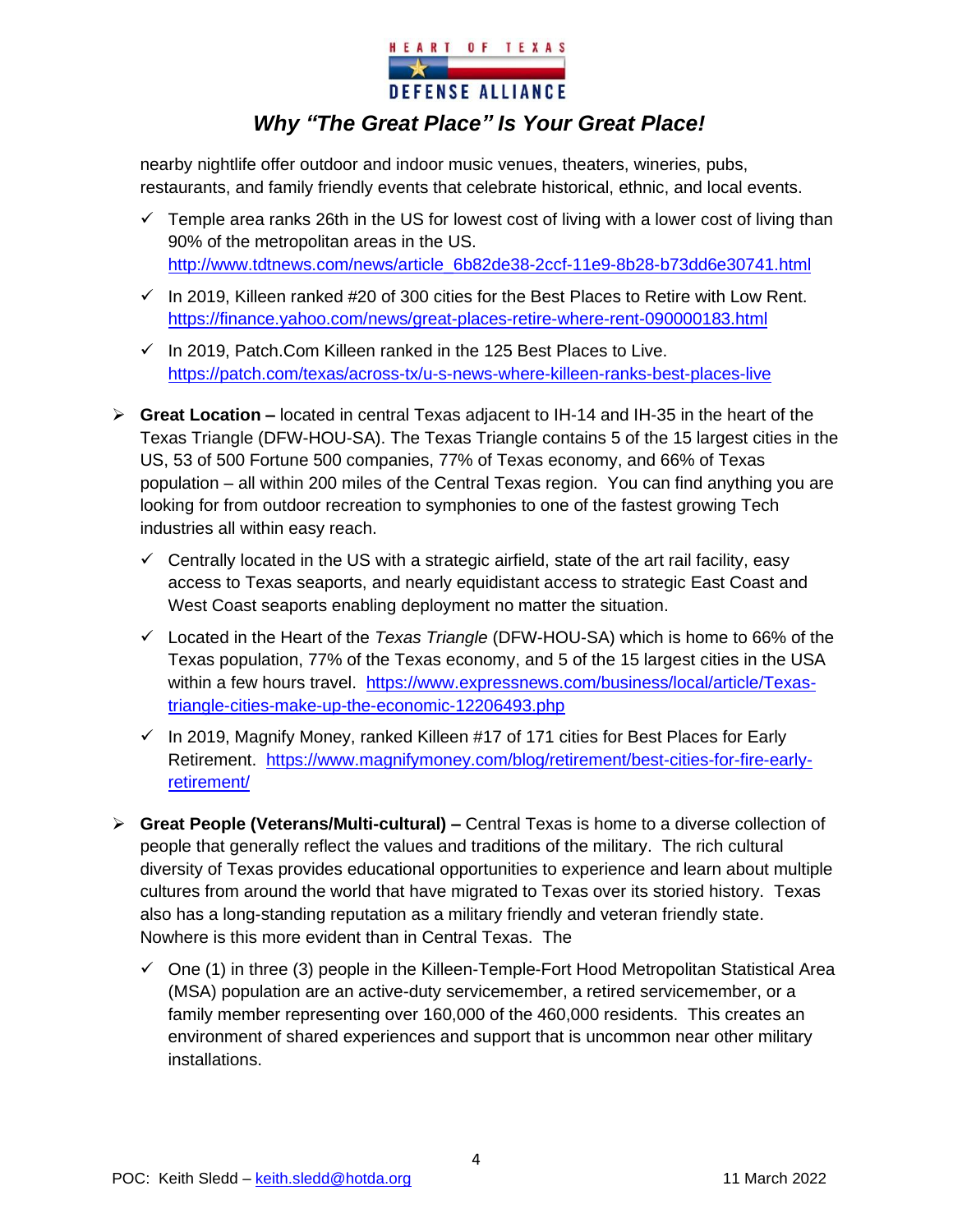

- $\checkmark$  Home to three (#2 Harker Heights, #7 Copperas Cove, & #20 Killeen) of the Top 25 cities in the USA, on a per capita basis, from which young people join a military service. https://www.star-telegram.com/news/nation-world/national/article232022122.html
- $\checkmark$  The Central Texas region has over 229 organizations that support or assist the military and veteran population in the area with a range of services. From the traditional organizations like the Veterans of Foreign Wars and American Legion to state organizations like the Texas Veterans Commission, to local organizations and nonprofits.
- $\checkmark$  In 2019, the Society of 40 and 8 veterans organization presented Harker Heights the "City of the Year Award." Harker Heights is the first Texas city to receive the award. http://kdhnews.com/harker\_heights\_herald/local/harker-heights-first-texas-city-toreceive-city-of-the/article\_aa785aa0-bfaa-11e9-a0e4-33b26a15484e.html
- ➢ **Great Cost of Living –** located in the heart of Texas with low cost of living resulting from good wages, affordable housing,
	- $\checkmark$  In 2019, SmartAsset ranked Temple as one of the Top 10 Best American Cities to Work in Tech. https://smartasset.com/mortgage/tech-workers-2019
	- $\checkmark$  In 2019, Realtor. Com ranked the Killeen-Temple-Fort Hood MSA as #7 on the list of 10 Markets Where Home Prices Are Unstoppable. https://www.realtor.com/news/trends/10 markets-where-home-prices-are-unstoppable/
	- $\checkmark$  In 2019, Where to Retire Magazine named the Killeen area as a top retirement destination and one of the Top 8 Tax Friendly Cities in the USA. https://www.kwtx.com/content/news/Local-city-named-top-place-to-retire-504211181.html
	- $\checkmark$  In 2019, Kiplinger. Com rated the Temple Area as #16 of the 25 Cheapest Cities to Live. https://finance.yahoo.com/news/25-cheapest-u-cities-live-182824879.html
	- $\checkmark$  In 2018, US News and World Report ranked Killeen in top 100 places to live in the USA. The rankings were based on strong job market, value, desirability, and quality of life. https://www.kcentv.com/article/news/local/national-report-ranks-killeen-one-of-the-top-100-places-to-live-in-the-us/500-537516247
- ➢ **Great Services (Healthcare, Bandwidth, Employment, Veterans) –** access to a variety of services including employment programs, healthcare services and education, veterans service organizations, and nearby tech Central Texas Workforce Solutions, technology industry
	- $\checkmark$  In 2019, Texas implemented legislation in SB1200 to ease the burden on military spouses transferring professional licenses and certifications moving to Texas. A military spouse may submit their license or certification along with their permanent change of station orders to Texas for approval by the respective state agency and subsequently will be granted the ability to practice in Texas for up to three years.